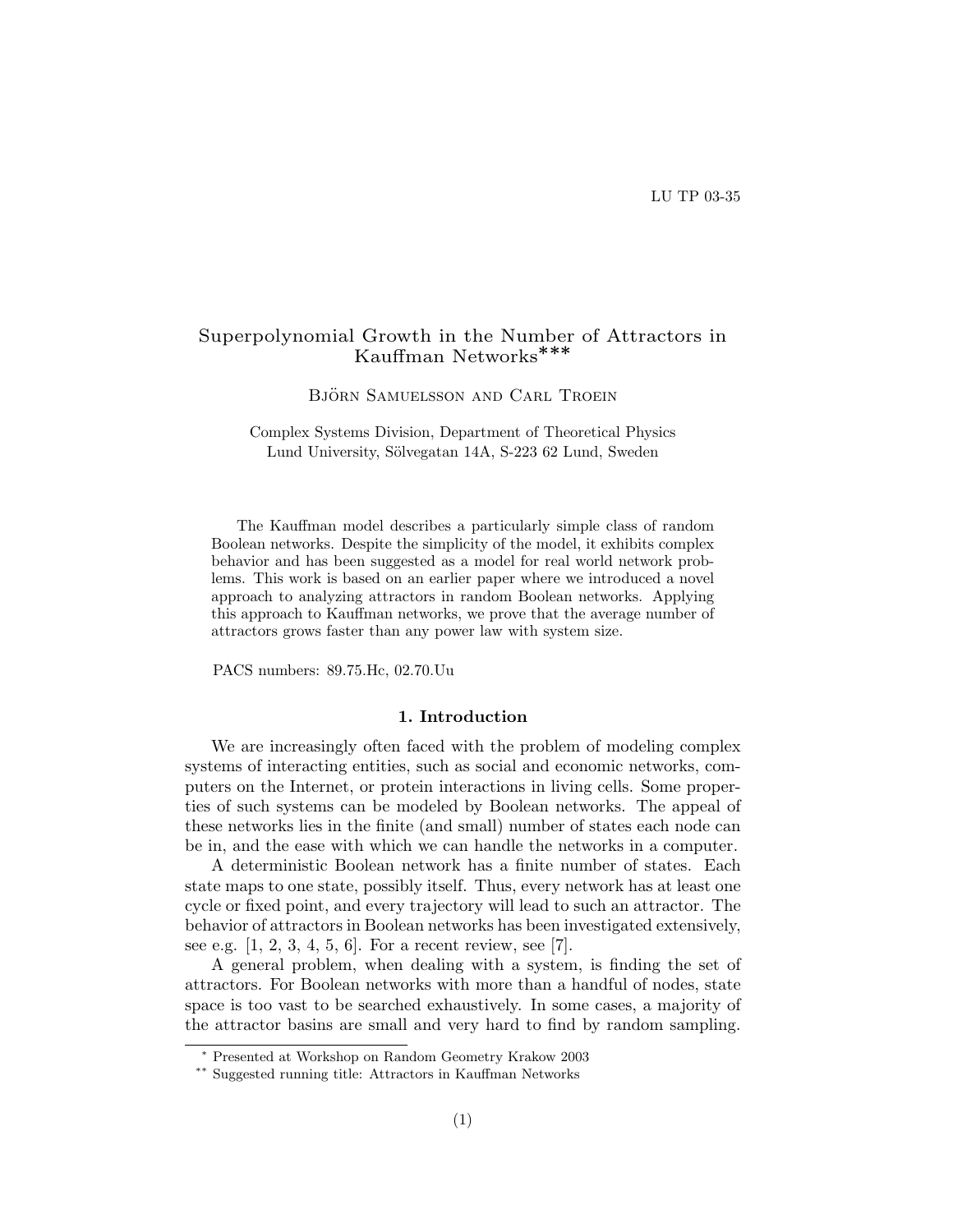One such case is the Kauffman model [8]. Based on experience with random samplings, it has been commonly believed that the number of attractors in that model grows like the square root of system size. Lately this has been brought into question [9, 10, 11, 12].

Using an analytic approach, we are able to prove that the number attractors grows faster than any power law [13]. The approach is based on general probabilistic reasoning that may as well be applied to other systems than Boolean networks. The derivations in the analysis section are just one application of the approach. We have attempted to focus on the method and our results, while keeping the mathematical details at a minimum level needed for reproducibility using standard mathematical methods.

In 1969, Kauffman introduced a type of Boolean networks as a model for gene regulation [8]. These networks are known as  $N-K$  models, since each of the  $N$  nodes has a fixed number of inputs  $K$ . A Kauffman network is synchronously updated, and the state (0 or 1) of any node at time step t is some function of the state of its input nodes at the previous time step. An assignment of states to all nodes is referred to as a *configuration*. When a single network, a realization, is created, the choice of input nodes and update functions is random, although the update functions are not necessarily drawn from a flat distribution. This reflects a null hypothesis as good or bad as any, if we have no prior knowledge of the details of the networks we wish to model.

In this paper, we will first present our approach, and then apply it to Kauffman's original model, in which there are 2 inputs per node and the same probability for all of the 16 possible update rules. These 16 rules are the Boolean operators of two or fewer variables: AND, OR, TRUE, etc. This particular N-K model falls on the critical line, where the network dynamics is neither ordered nor chaotic [14, 15, 9].

## 2. Approach

Our basic idea is to focus on the problem of finding the number of cycles of a given length  $L$  in networks of size  $N$ . As we will see, the discreteness of time makes it convenient to handle cycles as higher-dimensional fixed point problems. Then it is possible to do the probabilistic averaging in a way which is suitable for an analytic treatment. This idea may also be expanded to applications with continuous time, rendering more complicated but also more powerful methods.

Our approach can be described as follows, given that we consider an ensemble of deterministic dynamical systems with discrete time and finite state space: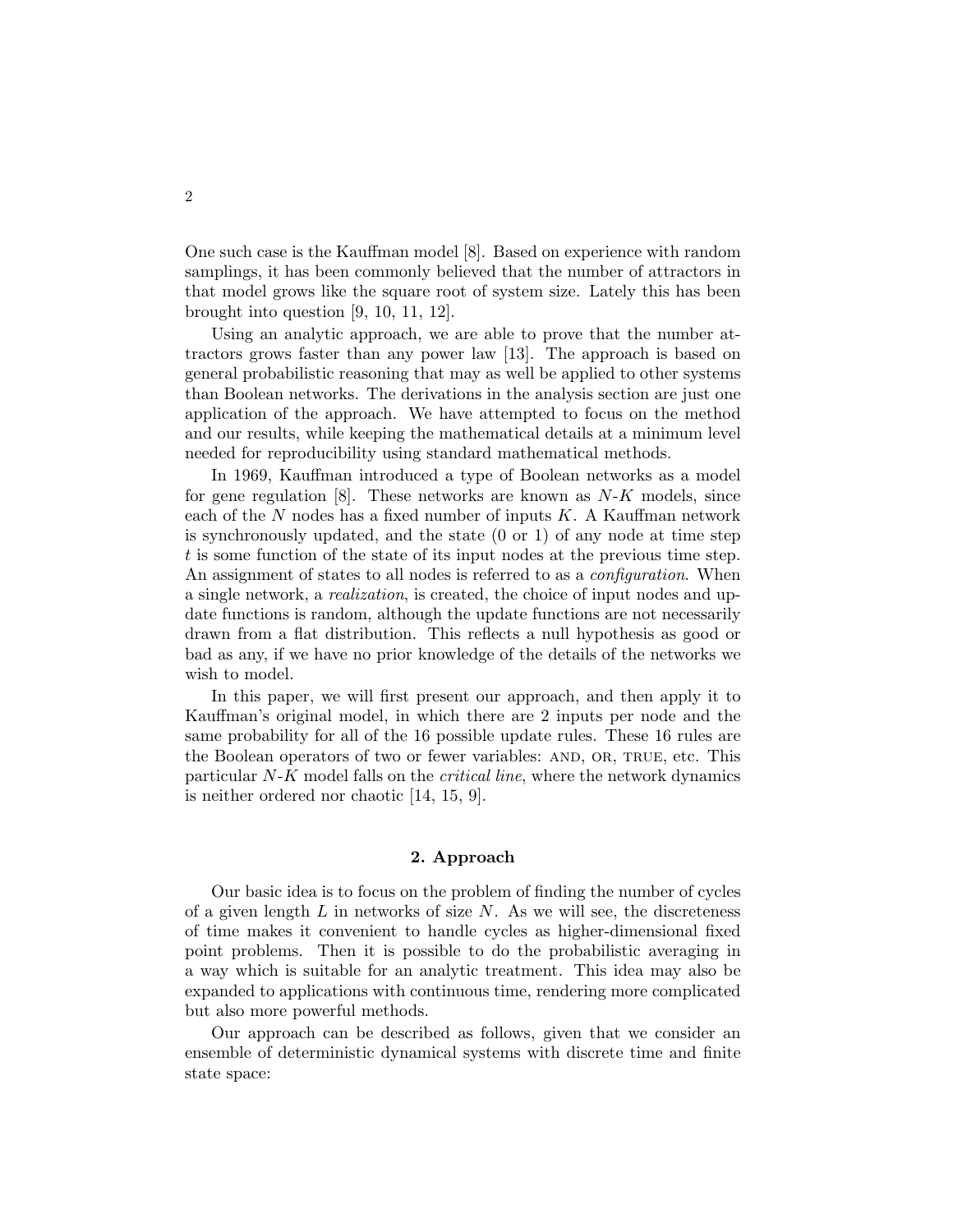- 1. Write the average number of attractors as the sum of the average number of cycles of length  $L = 1, 2, 3, \ldots$
- 2. The problem of calculating the number of cycles of length L can be seen as an L-dimensional fixed point problem, which in turn is equivalent to calculating the partition function of a (more or less complicated) spin system.

We demonstrate our method by applying it to Kauffman networks, using four key assumptions: (i) the rules are chosen independently of each other and of  $N$ ,  $(ii)$  the input nodes are independently and uniformly chosen from all N nodes,  $(III)$  the dynamics is dominated by stable nodes, and  $(IV)$  the distribution of rules is invariant due to inversion of any set of inputs.  $(V)$ means e.g. that the fraction of AND and NOR gates are the same whereas the fraction AND and NAND gates may differ. (IV) is presumably not necessary, but simplifies the calculations drastically. (iii) is expected to be valid for any non-chaotic network obeying  $(I)$  and  $(II)$  [16]. Note that  $(I)$  does not mean that the number of inputs must be the same for every rule. We could write a general treatment of all models obeying  $(I) - (IV)$ , but for simplicity we focus on the Kauffman model.

We will henceforth use  $\langle C_L \rangle_N$  to denote the expectation value of the number of L-cycles over all networks of size  $N$ , with  $L = 1$  referring to fixed points. The average number of fixed points,  $\langle C_1 \rangle_N$ , is particularly simple to calculate. For a random choice of rules,  $(I)$  and  $(IV)$  imply that the output state of the net is independent of the input state. Hence, the input and output states will on average coincide once on enumeration of all input states. This means that  $\langle C_1 \rangle_N = 1$ .

The problem of finding other L-cycles can be transformed to a fixed point problem. Assume that a Boolean network performs an L-cycle. Then each node performs one of  $2^L$  possible time series of output values. Consider what a rule does when it is subjected to such time series on the inputs. It performs some boolean operation, but it also delays the output, giving a one-step difference in phase for the output time series. If we view each time series as a state, we have a fixed point problem.  $L\langle C_L \rangle_N$  is then the average number of input states (time series), for the whole network, such that the output is the same as the input.

To take advantage of assumption  $(IV)$ , we introduce the notion of  $L$ cycle patterns. An L-cycle pattern is s and s inverted, where s is a time series with period L. Let  $\bf{Q}$  denote a choice of L-cycle patterns for the net, and let  $P(Q)$  denote the probability that the output of the net is Q. Using the same line of reasoning as for fixed points, we conclude that  $(1)$  and  $(IV)$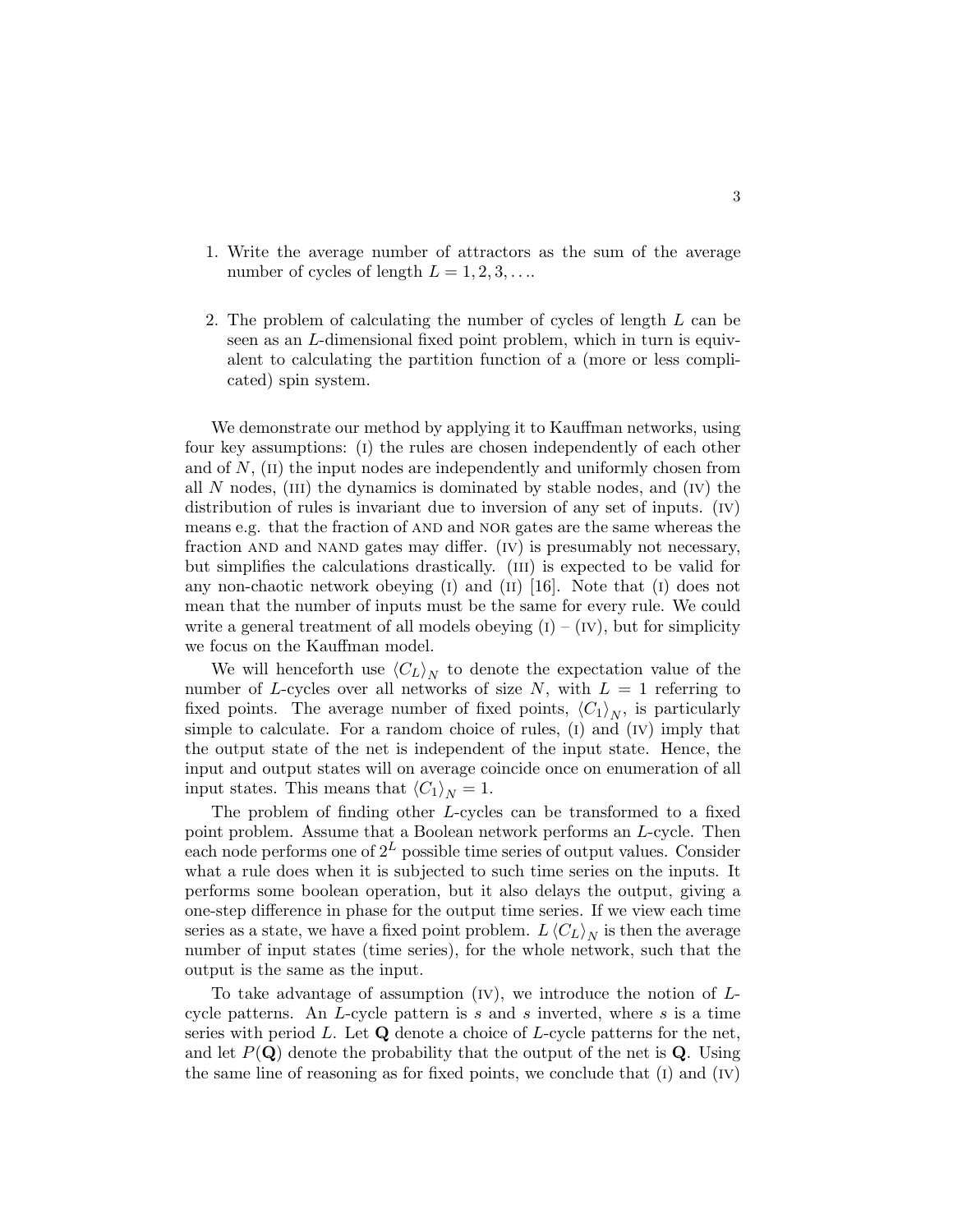yield

4

$$
\langle C_L \rangle_N = \frac{1}{L} \sum_{\mathbf{Q} \in \mathcal{Q}_L^N} P(\mathbf{Q}) \tag{1}
$$

where  $\mathcal{Q}_L^N$  is the set of proper L-cycles of an N-node net. A proper L-cycle has no period shorter than L.

There are many ways to view Eq. (1) as a partition function. At its most detailed level, it is a sum over states where each state is a specific choice of Q, couplings and rules. For the Kauffman model, it is convenient to work with the state space  $\mathbf{Q} \in \mathcal{Q}_L^N$  and thus average out the choices of couplings and rules for each term in the partition function. This is equivalent to a system with  $2^{L-1}$ -state spins where each spin interacts with all other spins.

The latter picture is used in order to evaluate Eq. (3) by simulated tempering [17, 18], which is a method designed for simulation of thermodynamic systems. Simulated tempering is a Monte-Carlo scheme where the temperature is a dynamical parameter. This makes it easier to cross free-energy barriers and provides a convenient way to calculate ratios between values of the partition function at different temperatures. Since we know the total number of states, we know the partition function at infinite temperature and simulated tempering reveals the ratio between this number and the value of Eq. (3).

#### 3. Analytic calculations

Assumption (II) implies that  $P(Q)$  is invariant under permutations of the nodes. Let  $\mathbf{n} = (n_0, \ldots, n_{m-1})$  denote the number of nodes expressing each of the  $m = 2^{L-1}$  patterns. For  $n_j$ , we refer to j as the pattern index. For convenience, let the constant pattern have index 0. Then

$$
\langle C_L \rangle_N = \frac{1}{L} \sum_{\mathbf{n} \in \mathcal{P}_L^N} {N \choose \mathbf{n}} P(\mathbf{Q}) \tag{2}
$$

where  $\binom{N}{n}$ ¢ denotes the multinomial  $N!/(n_0! \cdots n_{m-1}!)$  and  $\mathcal{P}_L^N$  is the set of partitions **n** of N such that  $\mathbf{Q} \in \mathcal{Q}_L^N$ . That is, **n** represents a proper L-cycle.

What we have this far is merely a division of the probability of an  $L$ cycle into probabilities of different flavors of L-cycles. Now we assume that each node has 2 inputs. Then, we get a simple expression for  $P(\mathbf{Q})$  that inserted into Eq. (2) yields

$$
\langle C_L \rangle_N = \frac{1}{L} \sum_{\mathbf{n} \in \mathcal{P}_L^N} {N \choose \mathbf{n}} \prod_{\substack{0 \le j < m \\ n_j \neq 0}} \left( \sum_{0 \le l_1, l_2 < m} \frac{n_{l_1} n_{l_2}}{N^2} (P_L)_{l_1 l_2}^j \right)^{n_j} \tag{3}
$$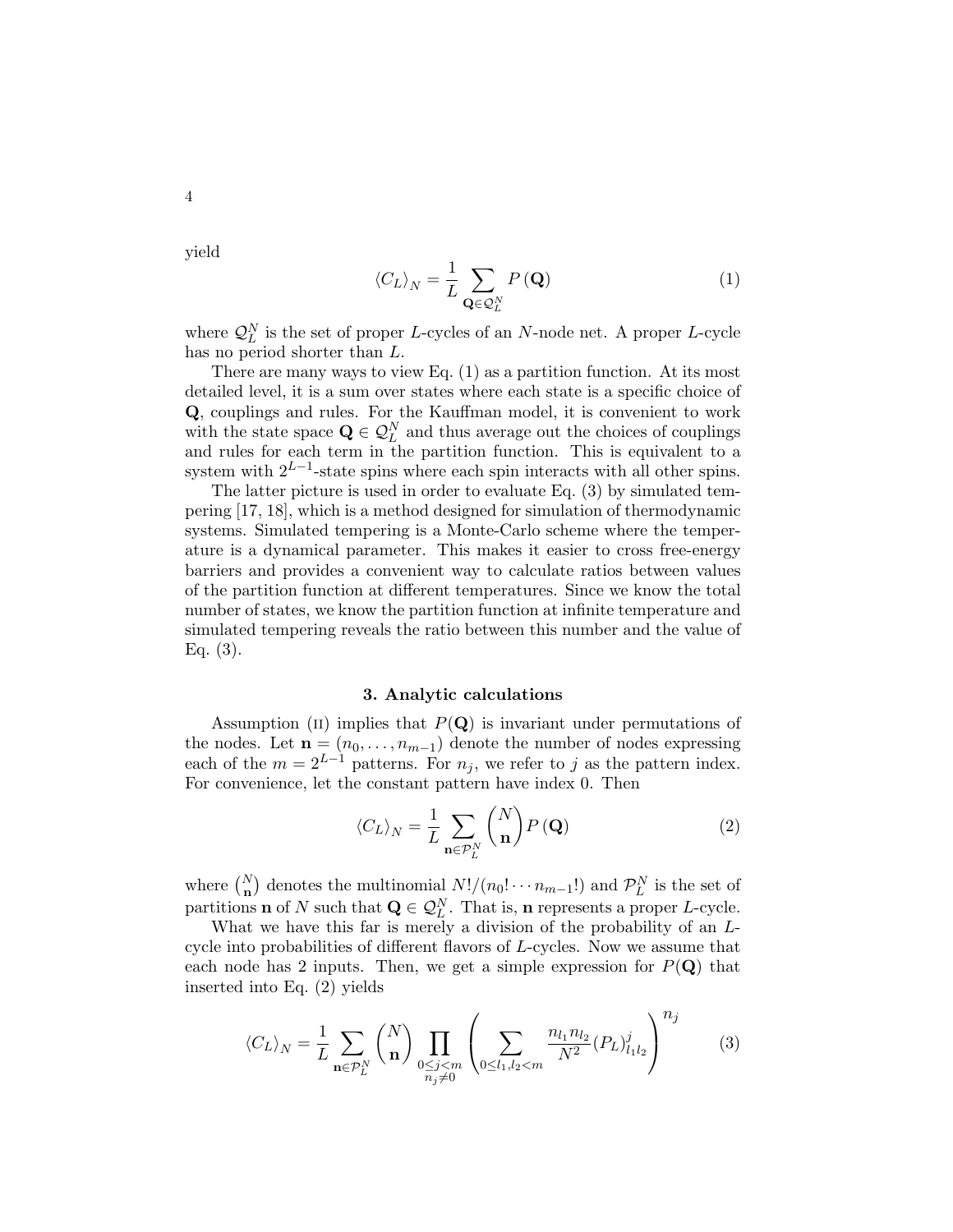where  $(P_L)^j_l$  $\frac{d}{dt_1}_{t_2}$  denotes the probability that the output pattern of a random 2-input rule has index j, given that the input patterns have the indices  $l_1$ and  $l_2$  respectively. Note that Eq. (3) is an exact expression for the average number of proper L-cycles in an N-node random Boolean network which satisfies the assumptions  $(I)$ ,  $(II)$ ,  $(IV)$ , and where each node has 2 inputs.

From now on, we only consider the Kauffman model, meaning that we also restrict the distribution of rules to be uniform. It is instructive to explore some properties of  $(P_L)_l^j$  $\frac{d}{dt_1 t_2}$ ; these will also be needed in the following calculations. We see that

$$
(P_L)_{00}^0 = 1, \quad (P_L)_{l_10}^0 = \frac{1}{2} \quad \text{and} \quad (P_L)_{l_1l_2}^0 \ge \frac{1}{8} \tag{4}
$$

for  $1 \leq l_1, l_2 < m$ . Further, we note that for a given  $j \neq 0$ ,  $(P_L)^j_l$  $_{l_10}^j$  has a non-zero value for exactly one  $l_1 \in \{1, \ldots, m-1\}$ . Let  $\phi_L(j)$  denote that value of  $l_1$ . We can see  $\phi_L$  as a function that rotates an L-cycle pattern one step backwards in time. With this in mind we define  $\phi_L(0) = 0$ . Now, we can write

$$
(P_L)_{l_1 0}^j = \frac{1}{2} \delta_{l_1 \phi_L(j)} \tag{5}
$$

for  $1 \leq j \leq m$ . ( $\delta$  is the Kronecker delta.)

We can view  $\phi_L$  as a permutation on the set  $\{0, \ldots, m-1\}$ . Thus, we divide this index space into permutation cycles which are sets of the type  $\{j, \phi_L(j), \phi_L \circ \phi_L(j), \ldots\}$ . We refer to these permutation cycles as invariant sets of L-cycles. Let  $\rho_L^0, \ldots, \rho_L^{H_L-1}$  denote the invariant sets of L-cycles, where  $H_L$  is the number of such sets. For convenience, let  $\rho_0$  be the invariant set  $\{0\}$ . If two *L*-cycle patterns belong to the same invariant set, they can be seen as the same pattern except for a difference in phase.

We want to find the behavior of  $\langle C_L \rangle_N$ , for large N, by approximating Eq.  $(3)$  with an integral. To do this, we use Stirling's formula  $n! \approx$  $(n/e)^n \sqrt{2\pi n}$  while noting that the boundary points where  $n_j = 0$  for some j can be ignored in the integral approximation. Let  $x_j = n_j/N$  for  $j =$  $0, \ldots, m-1$  and integrate over  $\mathbf{x} = (x_1, \ldots, x_{m-1})$ .  $x_0$  is implicitly set to  $x_0 = 1 - \sum_{i=1}^{m-1}$  $_{j=1}^{m-1} x_j$ . We get

$$
\langle C_L \rangle_N \approx \frac{1}{L} \left( \frac{N}{2\pi} \right)^{(m-1)/2} \int_{0 < x_0, \dots, x_{m-1}} dx \frac{e^{Nf_L(\mathbf{x})}}{\prod_{j=0}^{m-1} \sqrt{x_j}} \tag{6}
$$

where

$$
f_L(\mathbf{x}) = \sum_{j=0}^{m-1} x_j \ln \left( \frac{1}{x_j} \sum_{0 \le l_1, l_2 < m} x_{l_1} x_{l_2} (P_L)_{l_1 l_2}^j \right) \tag{7}
$$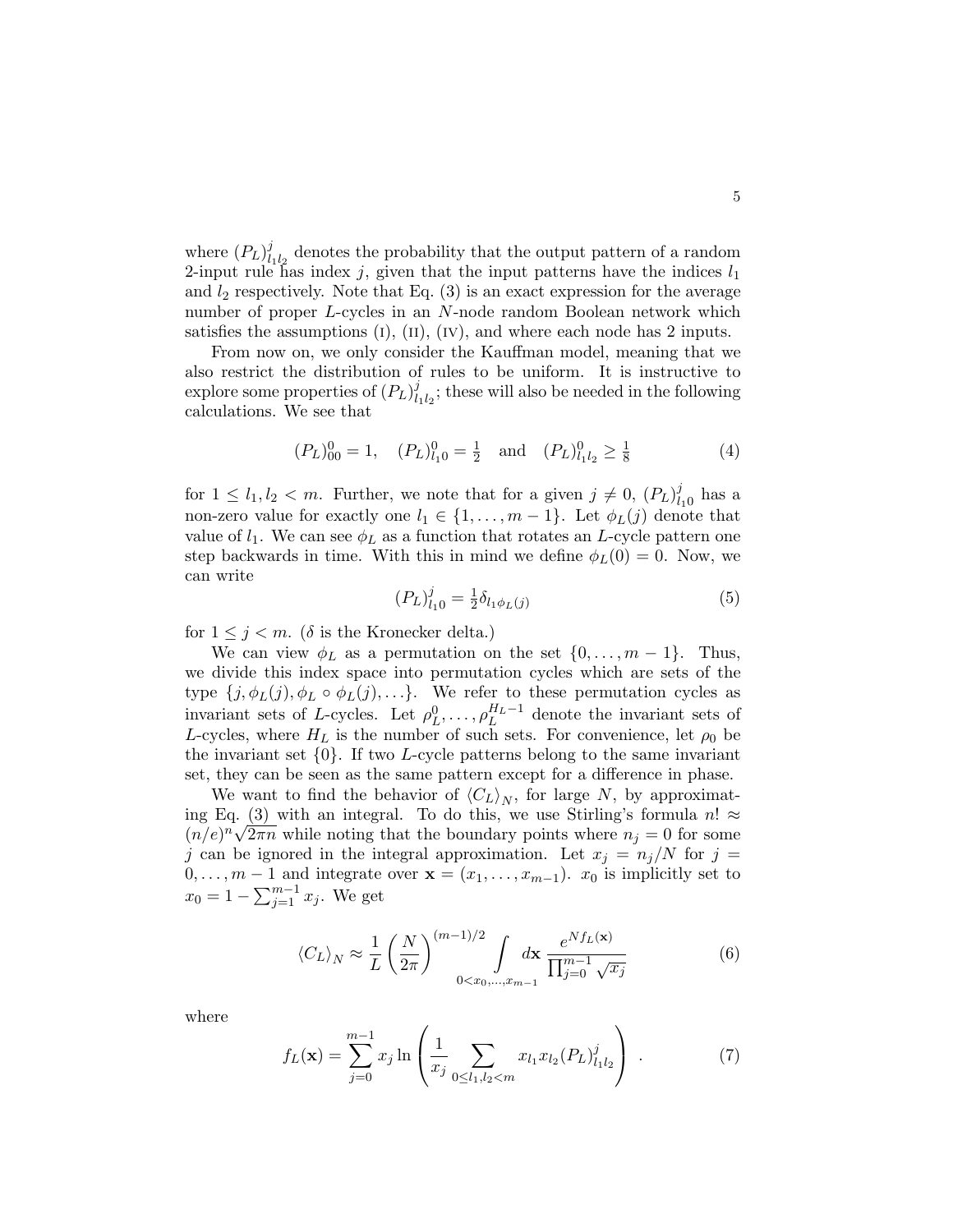Eq. (7) can be seen as an average  $\langle lnX \rangle$ , where X is the expression inside the parentheses. Hence, the concavity of  $x \to \ln x$  gives  $f_L(\mathbf{x}) = \langle \ln X \rangle \leq$  $ln \langle X \rangle = 0$  with equality if and only if

$$
x_j = \sum_{0 \le l_1, l_2 < m} x_{l_1} x_{l_2} (P_L)_{l_1 l_2}^j \tag{8}
$$

for all  $j = 0, ..., m - 1$ .

Note that Eq. (8) can be interpreted as a mean-field equation of the model. Using Eq. (8) for  $j = 0$  and Eq. (4) we see that  $f_L(\mathbf{x})$  comes arbitrarily close to zero only in the vicinity of  $x = 0$ , and for large N, the relevant contributions to the integral in Eq. (6) come from this region. Thus, the dynamics of the net is dominated by stable nodes, in agreement with  $[16, 11]$ . This means that assumption  $(III)$  is satisfied by the Kauffman model. Using Eqs. (4) and (5), a Taylor-expansion of  $f_L(\epsilon \mathbf{x})$  yields

$$
f_L(\epsilon \mathbf{x}) = \epsilon \sum_{j=1}^{m-1} x_j \ln \frac{x_{\phi(j)}}{x_j} + \epsilon^2 \sum_{j=0}^{m-1} x_j \frac{\mathbf{x} \cdot A_L^j \mathbf{x}}{x_{\phi(j)}} -\frac{\epsilon^3}{2} \sum_{j=1}^{m-1} x_j \left( \frac{\mathbf{x} \cdot A_L^j \mathbf{x}}{x_{\phi(j)}} \right)^2 + O\left(\epsilon^4\right)
$$
(9)

where  $(A_I^j)$  $_{L}^{j})_{l_{1}l_{2}}=(P_{L})_{l}^{j}$  $\frac{j}{l_1l_2} - \frac{1}{2}$  $\frac{1}{2}(\delta_{l_1\phi(j)}+\delta_{l_2\phi(j)}).$ 

The first order term of Eq. (9) has 0 as its maximum and reaches this value if and only if  $x_{\phi_L(j)} = x_j$  for all  $j = 1, ..., m - 1$ . The second order term is zero at these points, while the third order term is less than zero for all  $x \neq 0$ . Hence, the first and third order terms are governing the behavior for large N. Using the saddle-point approximation, we reduce the integration space to the space where the first and second order terms are 0. integration space to the space where the first and second order terms are 0.<br>Let  $z_h = N^{1/3} \sum_{j \in \rho_L^h} x_j$  for  $h = 1, ..., H_L - 1$  and let  $(P'_L)_{k_1 k_2}^h$  denote the probability that the output pattern of a random rule belongs to  $\rho_L^h$ , given that the input patterns are randomly chosen from  $\rho_L^{k_1}$  and  $\rho_L^{k_2}$  respectively. Thus, we approximate Eq.  $(6)$  for large N as

$$
\langle C_L \rangle_N \approx \alpha_L \beta_L N^{\gamma_L} \tag{10}
$$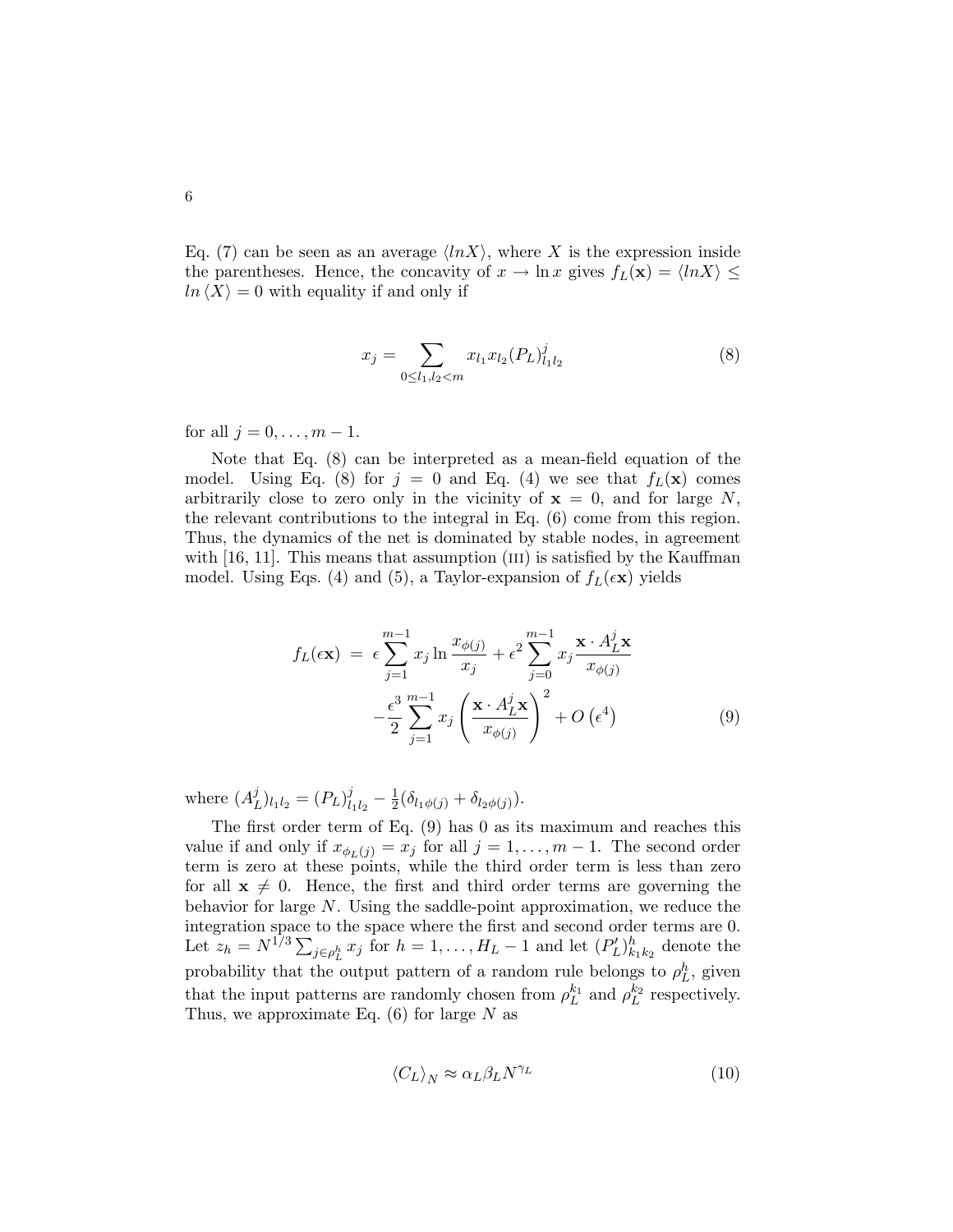where

$$
\alpha_L = \left( L \prod_{h=1}^{H_L - 1} \left| \rho_L^h \right| \right)^{-1} \left( \frac{1}{2\pi} \right)^{(H_L - 1)/2} \tag{11}
$$

$$
\beta_L = \int_{0 < z_1, \ldots, z_{H_L - 1}} \frac{\exp\left(-\frac{1}{2} \sum_{h=1}^{H_L - 1} \frac{1}{z_h} \left(\mathbf{z} \cdot B_L^h \mathbf{z}\right)^2\right)}{\prod_{h=1}^{H_L - 1} \sqrt{z_h}}
$$
(12)

$$
\gamma_L = \frac{H_L - 1}{3} \tag{13}
$$

and  $(B_L^h)_{k_1k_2} = (P'_L)_{k_1k_2}^h - \frac{1}{2}$  $\frac{1}{2}(\delta_{k_1h} + \delta_{k_2h})$ . (| $\rho$ | denotes the number of elements of the set  $\rho$ .)

The error in Eq. (10) is presumably dominated by the error introduced by the continuous approximation in Eq. (6). Since

$$
\sum_{h=1}^{H_L-1} z_h = N^{1/3} \sum_{j=1}^{m-1} x_j = N^{-2/3} \sum_{j=1}^{m-1} n_j , \qquad (14)
$$

we expect the length scale of the relevant region in Eq. (6) to scale like  $N^{2/3}/m$ . We can assume that the relative error is inversely proportional to this length scale and proportional to the number of dimensions. This yields  $N \gg m^3 \sim 8^L$  as a rough estimate for the limit where Eq. (10) is useful as an approximation.

Though our calculations can not reveal an expression for the asymptotic growth of the total number of attractors, it is clear that the growth is superpolynomial. To show this, we observe that  $H_L$  grows rapidly with  $L$ . The number of elements in an invariant set of L-cycle patterns is a divisor of L. If an invariant set consists of only one pattern, it is either the constant pattern, or the pattern with alternating zeros and ones. The latter is only possible if L is even. Thus,  $H_L - 1 \ge (2^{L-1} - 1)/L$ , with equality if L is a prime number  $> 2$ . Applying this conclusion to Eqs. (13) and (10), we see that for any power law  $N^{\xi}$ , we can choose an L such that  $\langle C_L \rangle_N$  grows faster than  $N^{\xi}$ .

 $H_L$  can be calculated using Burnside's formula in group theory. Let  $\phi^i_L$ denote  $\phi_L \circ \cdots \circ \phi_L$  with *i* factors and let  $I_a = \{0, \ldots, a-1\}$  for non-negative integers a. Then, the set  $\Phi_L = {\phi_L^i | i \in I_L}$  is a group under function composition  $\circ$ . Let  $\Phi_L$  act on  $I_m$  with the group action  $(\phi_L^i, j) \mapsto \phi_L^i(j)$  for  $i \in I_L, j \in I_m$ . In this formulation,  $H_L$  is the number of invariant orbits in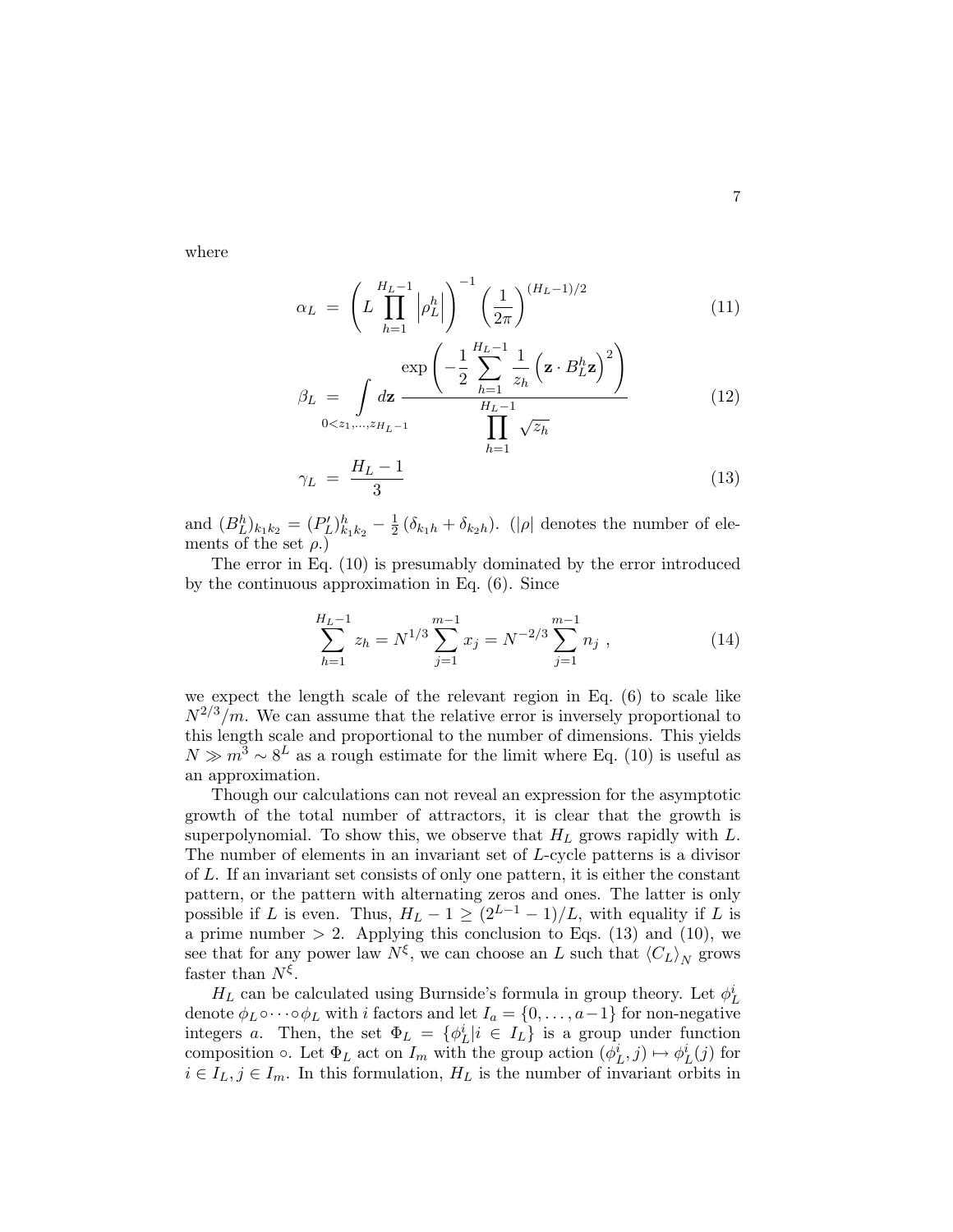$I_m$  under the group action of  $\Phi_L$ . According to Burnside's formula, this is given by

$$
H_L = \frac{1}{L} \sum_{i=0}^{L-1} \left| \{ j \in I_m | \phi_L^i(j) = j \} \right|.
$$
 (15)

 $\phi_L^i(j) = j$  is equivalent to  $\phi_L^{\gcd(L,i)}$  $L_L^{\gcd(L,i)}(j) = j$ , which is true if and only if the  $L$ -cycle pattern with index  $j$  consists of repeated sequences of length  $gcd(L, i)$ , possibly (if  $L/gcd(L, i)$  is even) with every second sequence inverted. (gcd( $L, i$ ) denotes the greatest common divisor of  $L$  and  $i$ .) This yields

$$
H_L = \frac{1}{L} \sum_{i=0}^{L-1} 2^{\gcd(L,i) - \text{odd}[L/\gcd(L,i)]}
$$
(16)

where  $odd(i) = 1$  if i is odd and  $odd(i) = 0$  otherwise. Applying  $1 \leq$  $gcd(L, i) \leq L/2$  for  $1 \leq i < L$  on Eq. (16) gives

$$
\frac{2^{L-1} + L - 1}{L} \le H_L < \frac{2^{L-1} + (L-1)2^{L/2}}{L} \tag{17}
$$

where the lower bound is the same result as above and holds with equality for primes  $> 2$ .

#### 4. Numerical results

We have written a set of programs to compute the number of L-cycles in Kauffman networks, Eq. (3), both by complete enumeration and using Monte Carlo methods, and tested them against complete enumeration of the networks with  $N \leq 4$ . In order to push the limit for Monte Carlo evaluation of Eq. (3), we used the simulated tempering scheme [17, 18]. This makes it easier to cross the free-energy barrier between the bulk of all L-cycles and those that are significant in Eq. (3).

The results for  $2 \leq L \leq 6$  are shown in Fig. 1, along with the corresponding asymptotes. The asymptotes were obtained by Monte Carlo integration of Eq. (12). For low N,  $\langle C_L \rangle_N$  is dominated by the boundary points neglected in Eq. (6), and its qualitative behavior is not obvious in that region.

A straightforward way to count attractors in a network is to simulate trajectories from random configurations and count distinct target attractors. As has been pointed out in [11], this gives a biased estimate. Simulations As has been pointed out in [11], this gives a blased estimate. Simulations in [8] with up to 200 trajectories per network indicated  $\sqrt{N}$  scaling with system size, whereas [11] reported linear behavior with 1000 trajectories. That the true growth is faster than linear has now been firmly established [12, 13].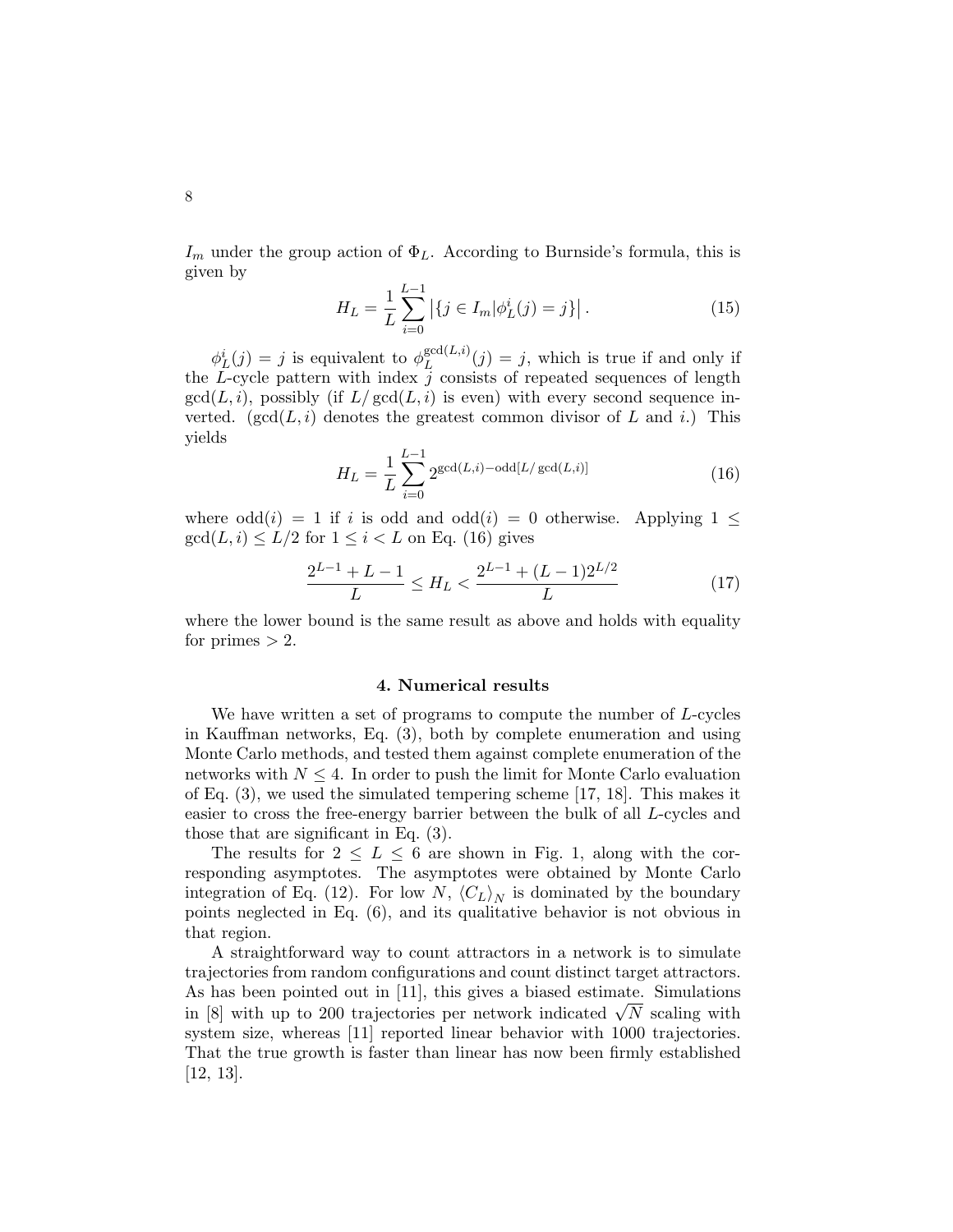

Fig. 1. The number of L-cycles as functions of the network size for  $2 \leq L \leq 6$ . The numbers in the figure indicate L. Dotted lines are used for values obtained by Monte Carlo summation, with errors comparable to the line width. The asymptotes for  $N \leq 8$  have been included as dashed lines. Their slopes are  $\gamma_2 = \gamma_3 = \frac{1}{3}$ ,  $\gamma_4 = \gamma_5 = 1, \, \gamma_6 = \frac{7}{3}, \, \gamma_7 = 3, \, \text{and } \gamma_8 = \frac{19}{3}.$ 

To closer examine the problem of biased undersampling, we have implemented the network reduction algorithm from [11], and gathered statistics on networks with  $N \lesssim 10^4$ . We repeated the simulations for different numbers of trajectories  $\tau$ , with  $100 \le \tau \le 10^5$ . For each N and  $\tau$ ,  $10^3$  network realizations were examined, and we discarded configurations if no cycle was found within  $2^{13}$  time steps. The results are summarized in Fig. 2a.

For  $\tau = 100$ , the number of attractors follows  $\sqrt{N}$  remarkably well, considering that  $\tau = 10^3$  gives the quite different N behavior seen in [11]. If we extrapolate wildly from a log–loglog plot,  $e^{0.3\sqrt{N}}$  fits the data rather well.

As another example of how severe the biased undersampling is, we have included a plot of the number of 2-cycles found in the simulations (Fig. 2b). The underlying distribution is less uniform than for the total number of attractors, so the errors are larger, but not large enough to obscure the qualitative behavior. The number of observed 2-cycles is close to  $\langle C_2 \rangle_N$ for low  $N$ , but as  $N$  grows, a vast majority of them are overlooked. As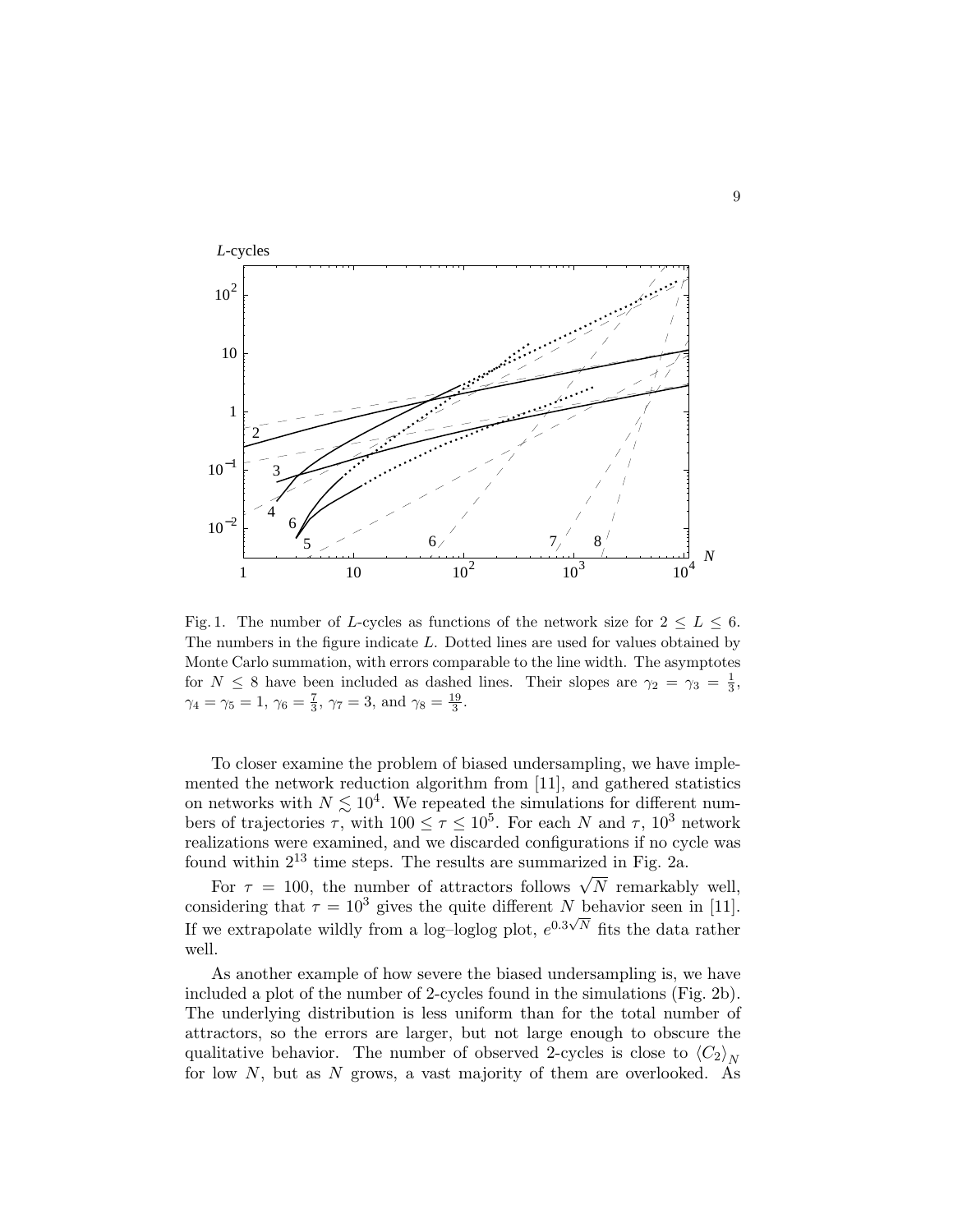

Fig. 2. The number of observed attractors (a) and 2-cycles (b) per network as functions of N for different numbers of trajectories  $\tau$ : 100(circles), 10<sup>3</sup>(squares),  $10^4$ (diamonds), and  $10^5$ (triangles). In (a), the dashed lines have slopes 0.5, 1, and 2. In (b) the solid line shows  $\langle C_2 \rangle_N$ , the true number of 2-cycles. In the high end of (b),  $1\sigma$  corresponds to roughly 20%.